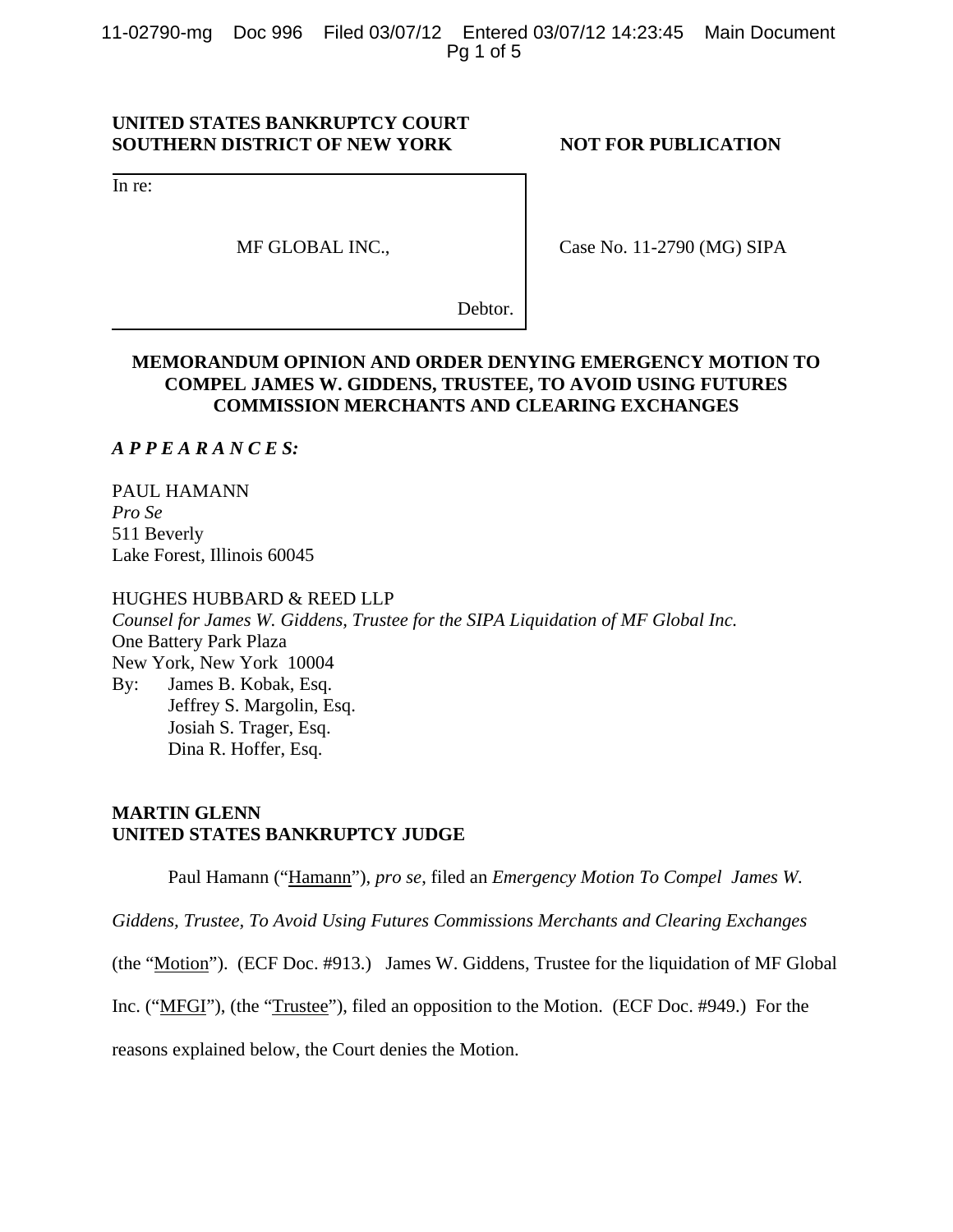11-02790-mg Doc 996 Filed 03/07/12 Entered 03/07/12 14:23:45 Main Document Pg 2 of 5

### **BACKGROUND**

The background of this case has already been discussed in numerous opinions of this Court and will not be repeated here. On November 2, 2011, the Court approved the Trustee's initial request to complete a bulk transfer of customer accounts containing open U.S. commodity contracts and a percentage of the associated margining collateral to futures commissions merchants ("FCMs"), other than MFGI. (ECF Doc. #14.) On November 17, 2011, the Court approved a second partial transfer of certain customers' cash-only accounts. (ECF Doc. #316) ("Second Bulk Transfer Order"). On November 23, 2011, the Court issued an order establishing parallel claims processes for customers' commodity futures claims and securities claims, which, among other things, established the Bar Date of January 31, 2012, to submit claims for former MFGI commodities and securities futures customers. (ECF Doc. #423.) On December 9, 2011, the Court approved a third bulk transfer of certain property of commodities futures customers, (ECF Doc. #717), and also a bulk transfer of certain property of securities customers, (ECF Doc. #718) (together, the "Third Bulk Transfer Order").

As of October 31, 2011, the filing date of MFGI's liquidation proceedings, Hamann's account at MFGI held physical property consisting of four palladium certificates, \$16,389 in cash, and no open futures positions. Through the Second Bulk Transfer, Hamann received \$9,834 in cash. After the Third Bulk Transfer, all eligible customer claimants had received a 72% *pro rata* distribution of their property. Those customers claiming physical property had the opportunity to submit a deposit of 28% of the value of their property in order to receive their physical property; upon the receipt of the deposit, the Trustee arranged for the transfer of the physical property through an authorized derivatives clearing organization ("DCO") to a

2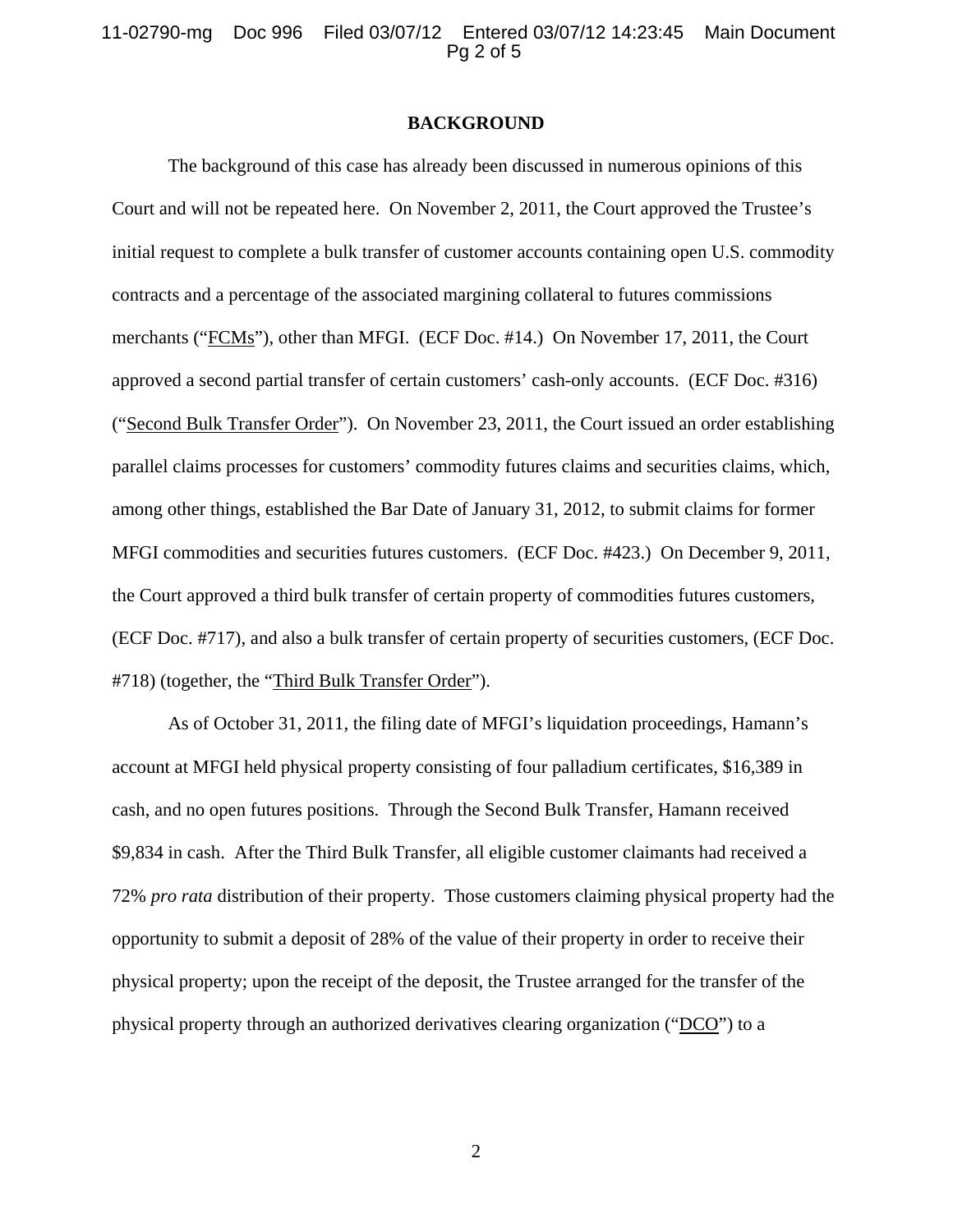## 11-02790-mg Doc 996 Filed 03/07/12 Entered 03/07/12 14:23:45 Main Document Pg 3 of 5

participating FCM, which would then transfer the physical property to the customer.<sup>1</sup> Hamann elected to deposit 28% of the value of his physical property, or \$28,460.66, and he received a distribution of four palladium certificates via a DCO (specifically, the Chicago Mercantile Exchange ("CME")) to an FCM (specifically, R.J. O'Brien & Associates). In sum, Hamann has received a 72% *pro rata* distribution along with all other eligible customers in accordance with the bulk transfer orders of the Court.

### **DISCUSSION**

In his Motion, Hamann appears to request that the Court direct the Trustee to transfer physical customer property either to the banks currently in possession of the property or directly to the customers themselves. *See* Motion, at 3. He also requests the Court to direct the Trustee to inform all former MF Global customers that the CME's credit rating has been downgraded. *See id*.

Pursuant to section 78fff(b) of the Securities Investor Protection Act ("SIPA"), "to the extent consistent with the provisions of [SIPA], a liquidation proceeding shall be conducted in accordance with, and as though it were being conducted under chapters 1, 3 and 5 of subchapters I and II of chapter 7 of title 11." 15 U.S.C. § 78fff(b). The Trustee's duties include liquidating the commodities broker arm of MFGI to the extent not inconsistent with SIPA. *Id*. § 78fff-1(b). The Trustee's liquidation of the commodities broker arm of MFGI is governed by subchapter IV of chapter 7 of the Bankruptcy Code (the "Commodity Broker Liquidation Provisions"), as supplemented by the Commodity Exchange Act, 7 U.S.C. § 1 *et seq*., and the regulations

<sup>|&</sup>lt;br>|<br>| The alternative was liquidation of the physical property, followed by a 72% distribution of the proceeds to the customer.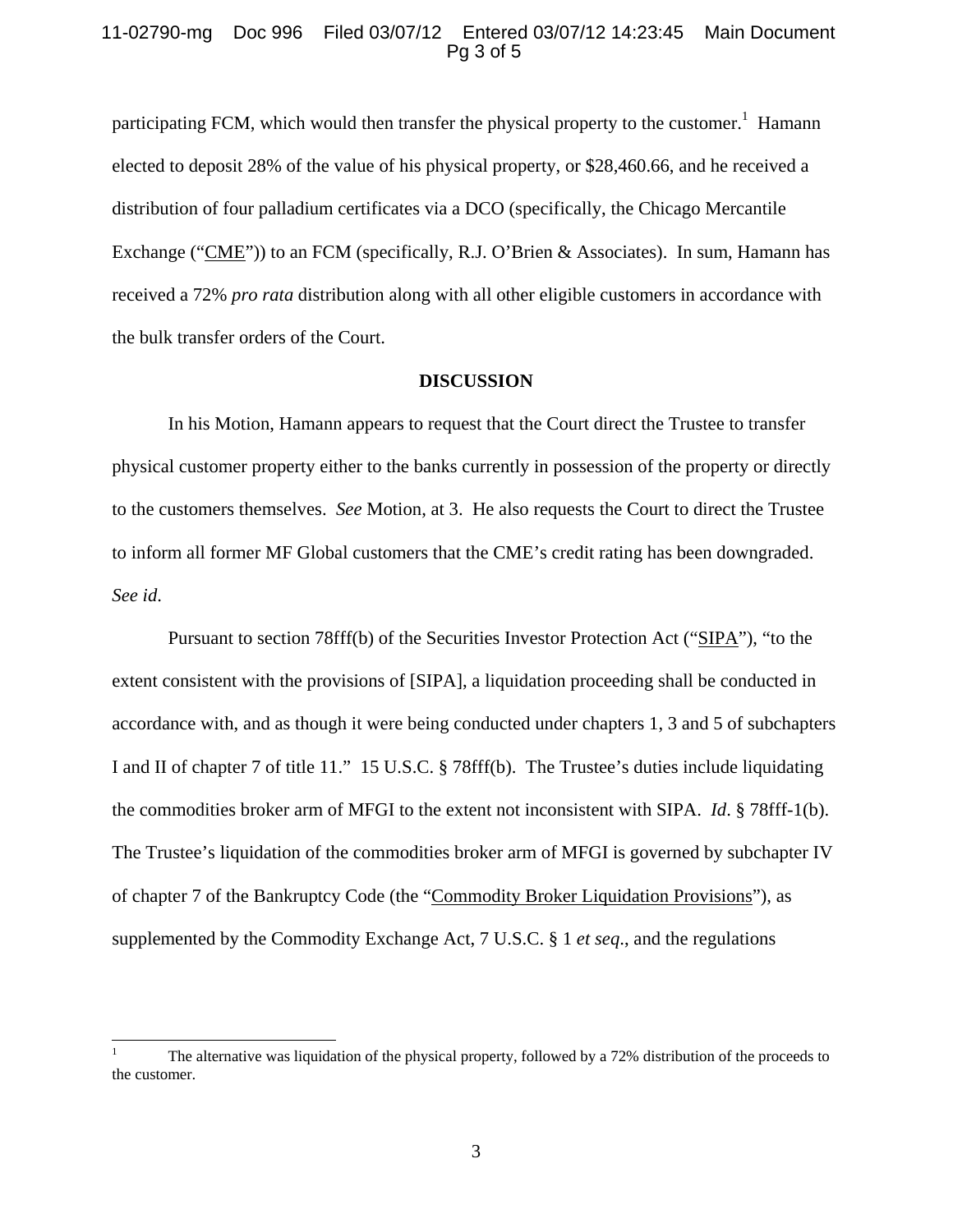## 11-02790-mg Doc 996 Filed 03/07/12 Entered 03/07/12 14:23:45 Main Document Pg 4 of 5

promulgated by the Commodities Futures Trading Commission thereunder, 17 C.F.R. §§ 190.01–190.10 (the "Part 190 Regulations").

Under the Commodity Broker Liquidation Provisions, the Trustee is obligated to "return promptly *to a customer* any specifically identifiable security, property, or commodity contract to which such customer is entitled, *or shall transfer, on such customer's behalf*, such security, property, or commodity contract *to a commodity broker that is not a debtor under this title*. . . . " 11 U.S.C. § 766(c) (emphasis added). The Bankruptcy Code defines a "commodity broker" as a "futures commission merchant, foreign futures commission merchant, clearing organization, leverage transaction merchant, or commodity options dealer. . . ." 11 U.S.C. § 105(5). Similarly, under the Part 190 Regulations, a "commodity broker" is defined as "any person who is registered or required to register as a futures commission merchant under the Commodity Exchange Act." 17 C.F.R. § 190.01(f).

The Third Bulk Transfer Order expressly instructed the Trustee to make transfers to customers "in consultation with the Facilitating DCO and in conjunction with the transferee FCM (if one has been established for that customer)." Third Bulk Transfer Order, at 3. That same order also provided that "the Trustee—upon advice and approval of SIPC—will seek and may use the assistance of the Chicago Mercantile Exchange Group, Inc., and other registered derivatives clearing organizations . . . that agree to facilitate the transfers." *Id*.

The instructions in section 766(c) are conjunctive. The Trustee is instructed to return promptly specifically identifiable customer property either to the customer *or* to a commodity broker that is not a debtor on behalf of the customer. The Third Bulk Transfer Order is permissive: "[T]he Trustee will seek and *may* use the assistance of the Chicago Mercantile Exchange Group, Inc., and other registered derivatives clearing organizations." To facilitate a

4